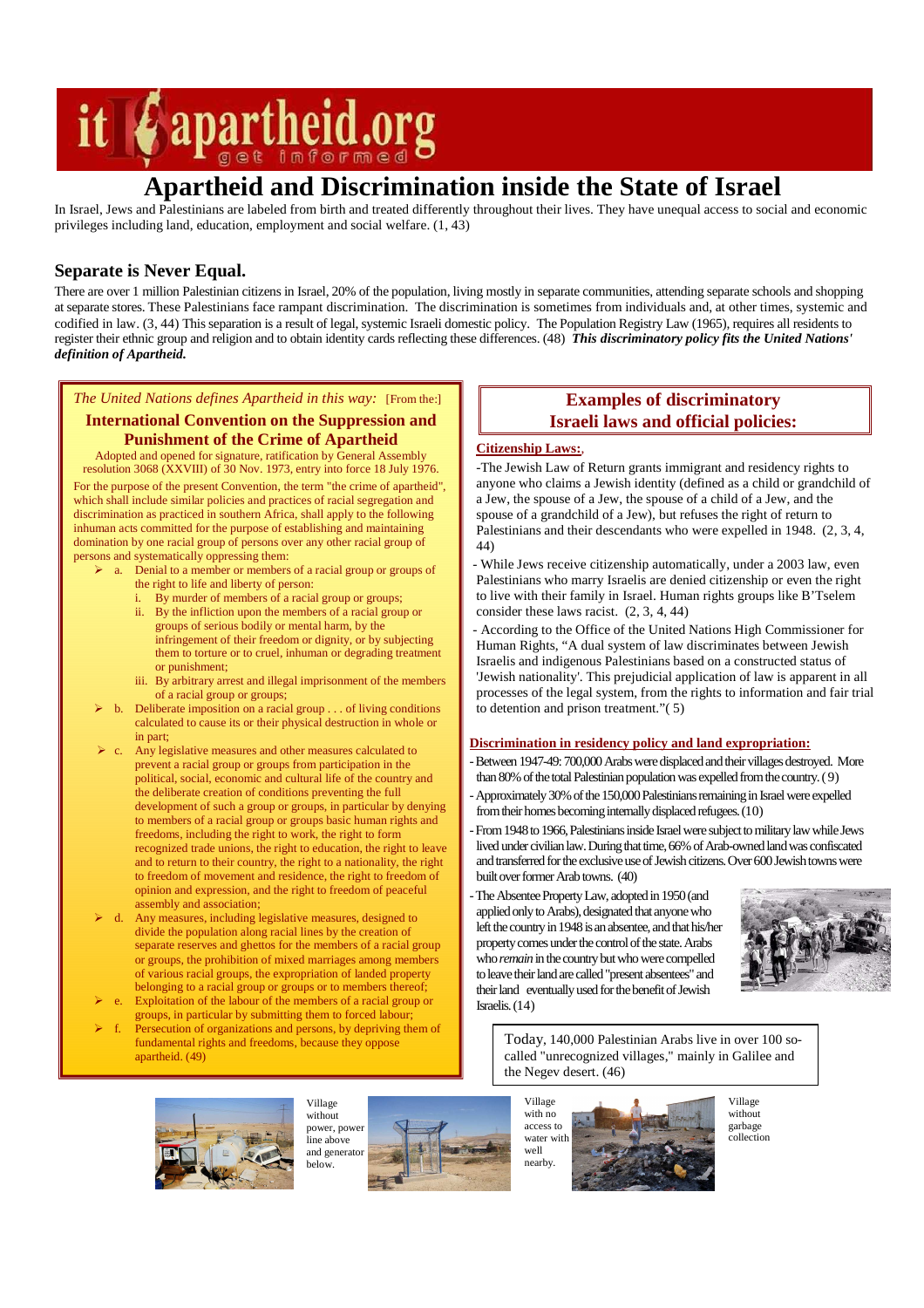# it Capartheid.org

#### **Palestinians Live in Unrecognized Villages**

-These villages are not on any map, have no running water, electricity, connection to sewer systems or public support for schools or health care. Residents cannot get permits to build homes or public buildings. The authorities use a combination of house demolitions, land confiscation, denial of basic services, and restrictions on infrastructure development to dislodge residents from these villages. (17)

- The National Planning and Building Law (1965) retroactively re-zoned lands on which many Arab villages sat as "non-residential." Consequently, despite the existence of these villages prior to the establishment of the state, they have been afforded no official status. (17)
- Palestinian Israelis have been confined to limited areas of Israel. Until recently, Israeli Arabs were not permitted to lease land from the Israeli Land Administration, which controls 93% of the arable land in Israel. This land is either state-owned or owned by the Jewish National Fund whose charter restricts its use only to Jews. Much of it was expropriated from Arabs. While Jewish neighborhoods grow unchecked, segregated Palestinian communities have not been allowed to expand. No new Arab areas have been created while hundreds of Jewish areas have been. (18,19)
- Palestinian neighborhoods have specific land allocations. In Nazareth, for example, the population of 13,000 in 1947 lived on 3,000 acres. In 2007, with a population of 70,000, the city occupies only 3,100 acres, with strict limitations on any expansion. (1)
- Israel's planning authorities continue to disregard the development needs of Arab towns. Without official planning procedures thousands of houses have been built without the necessary permits and face possible demolition. Families living in houses built without permits have no basic services and face eviction and demolition, etc. Israeli Jews are almost never denied building permits. (27)

#### **Discriminatory Funding between Jewish and Arab Israelis**

**Arab towns and villages regularly receive less funding than Jewish neighborhoods. While Palestinians represent 20% of the population of Israel, between 2000 and 2004, Arab citizens received less than 5% of the overall regular budget of Israel. Israel expends an average of \$1,415 on each Jew annually and \$310 on each Arab. (**20)

#### **Disparities in funding for Education**

- -Schools for Palestinian Israeli children are completely separate. 2001 figures published by the Central Bureau of Statistics in 2004, showed that students in Jewish schools received at least four times as much basic funding as students in Arab schools. (21)
- Human Rights Watch states: 'The funding disparities between the two [educational] systems are enormous . . . Palestinian schools lack computers, science equipment, and remedial programs for disabled children and kindergartens. . . The situation for Bedouin children is particularly appalling." (22, 23)

#### **Economic and social privilege of Israeli Jews derive from military service:**

- Many official and unofficial economic and social benefits are based on military service. This includes (but is not limited to) mortgage subsidies, partial exemptions from course fees and preference in public employment and housing. While service is compulsory for all but orthodox Jewish Israelis, 90% of Arabs are exempt from service and thus denied these benefits. Orthodox Jews who take advantage of their exemption still receive full benefits. (8, 34)
- Teachers are not permitted to teach Arab history. Israeli textbooks do not show the "Green Line," the internationally recognized border between Israel and the occupied Palestinian territories. Teachers in Arab schools must be approved by the state security service (Shin Bet) and the curriculum is designed to remove references to Palestinian history and culture. (23)

#### **Wide Spread Racial Profiling**

- Palestinian citizens of Israel are often discriminated against through denial of access to recreation spaces, swimming pools, water parks and other public places frequented by its Jewish citizens. (38)
- Palestinian citizens are frequently taken aside at Israel's airports and train stations and searched, often invasively. They are more likely to be detained or accompanied to the plane by security personnel. (39)

#### **Discrimination in time of war**

#### *Failure to protect Arab citizens during wartime:*

Few Arab towns and villages in the north of Israel have public bomb shelters or air raid sirens even though most Jewish communities have them. As a result people in Arab villages died during the invasion of Lebanon while most Jews waited out the war in shelters. (41)

#### *Unequal compensation for war damages*

After the Lebanon war, Arab villages were denied compensation for damages, though many Jewish neighborhoods received funds in the form of Interest-free loans of \$10,000 available only to Jewish businesses and individuals who had served in the Israeli army. (42)

#### **Discriminatory confinement**

 Although ignoring the Geneva Conferences in other areas, Israel relies on the sections on "Administrative Detention" which permits confinement without charges or legal rights for up to six months, continually renewable. Israel has "detained" thousands of Palestinians, including Palestinians from within Israel and East Jerusalem. (8)